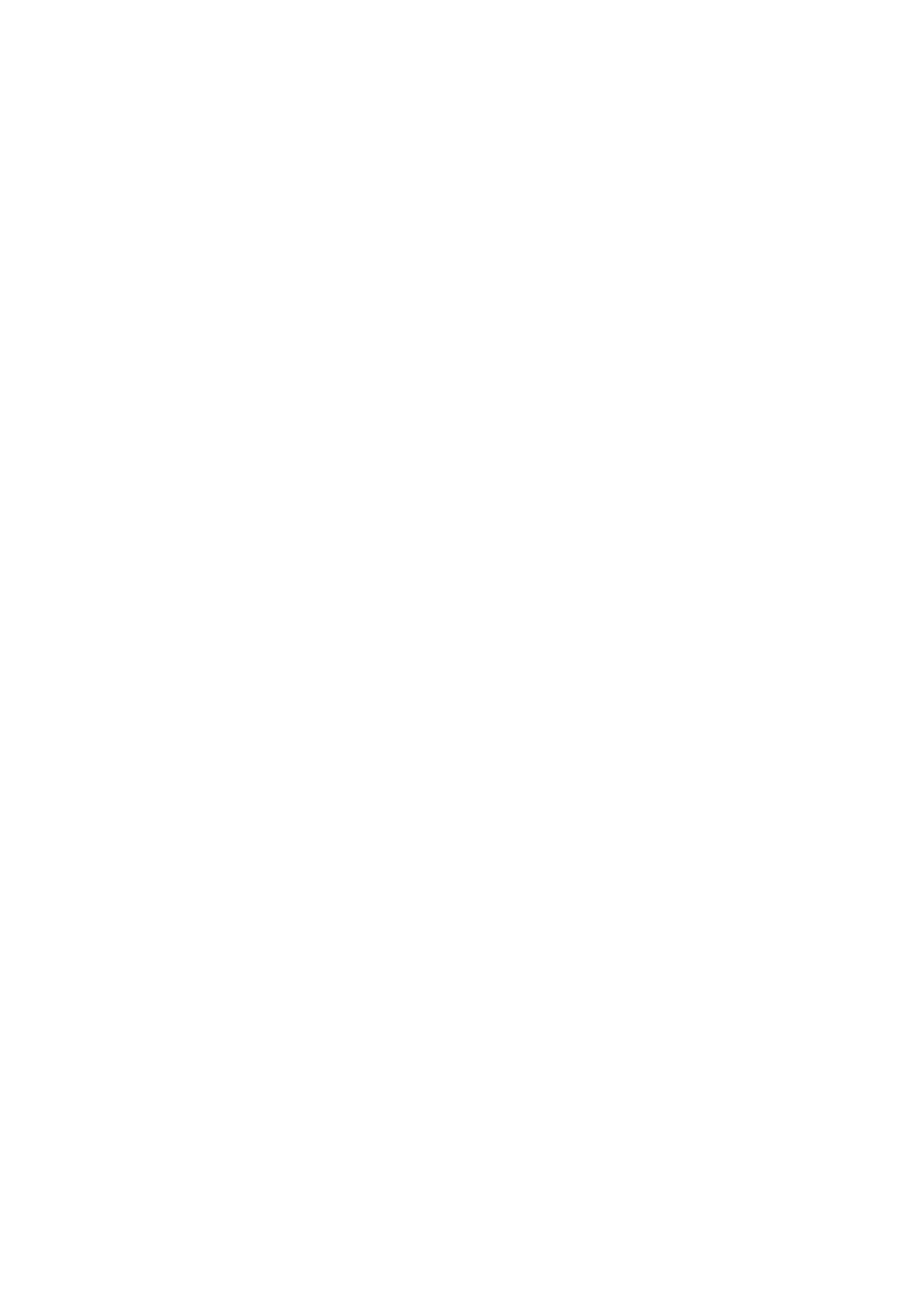

# **OUALITY MANAGEMENT BY MEANS OF LOAD TESTING AND INTEGRITY TESTING OF DEEP FOUNDATIONS** Evgenia-Anna Sellountou, Ph.D., and Frank Rausche, Ph.D., P.E.

Pile Dynamics, Inc., Cleveland, Ohio, USA

### Summary.

This paper presents several methods for an economical assessment of the geotechnical and structural quality of driven and bored piles. Full scale load test methods for the determination of pile capacity include conventional static load tests, dynamic load tests, bi-directional static load tests and rapid load tests. In this presentation, dynamic load testing will be emphasized. This method is based on measurements of force and motion taken under the impact of a large mass. These so-called Case Method measurements are then subjected to a rigorous analysis  $(CAPWAP^*)$  to calculate static pile capacity. The method accounts for both the static and dynamic components of the soil response and thus determines resistance distribution, damping factors and soil stiffness. Dynamic pile load testing background and its application in both driven and bored piles are discussed herein. Pile load testing assures that the geotechnical conditions are sufficient for a satisfactory pile performance. Because of time and cost limitations, these tests are normally conducted on only a few special test piles or on production piles if questions arise during construction. However, to assure adequate structural quality, integrity testing is another important component of a complete quality management program. While driven piles can be damaged during installation, cast-in-situ deep foundation elements are susceptible to flaws or defects due to improper construction methods. High Strain integrity testing (e.g., during pile driving or in the form of dynamic load testing sometime after pile installation), Low Strain (also called Pulse-Echo) integrity testing and cross-hole sonic logging are the most common non-destructive testing (NDT) techniques used worldwide. An emerging and very promising NDT method is the so-called Thermal Integrity Profiler (TIP). It is based on temperature measurements taken during the curing of the concrete of cast-in-situ piles. Temperature signatures provide information about potential bulges, necks and the reinforcement cage alignment. Brief summaries of these NDT methods will be presented herein.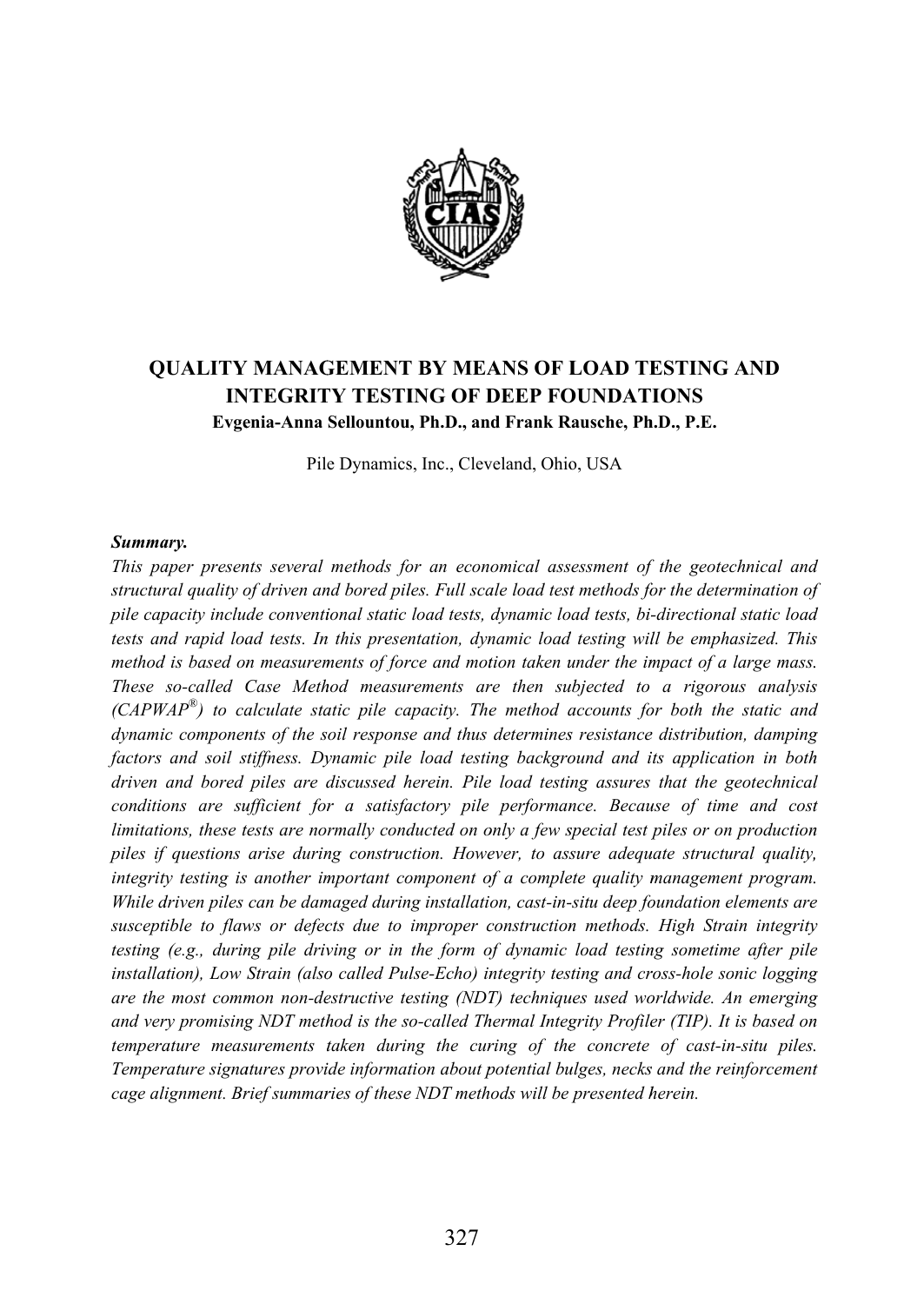#### **1. Introduction**

Geotechnical capacity estimation and structural integrity confirmation are fundamental requirements in the design of deep foundation elements. Preliminary capacity estimates based on static analysis methods are usually confirmed on-site by full scale load tests. The two most common methods of full scale load testing for the determination of capacity are static load tests and dynamic load tests. Other full scale load test methods include bi-directional static load tests and rapid load tests. This paper will focus on the dynamic load test method. The dynamic load test is commonly employed during the installation of driven piles for both capacity determination and installation monitoring purposes (monitor driving stresses, hammer performance, pile structural integrity etc.). Bored piles can be tested in a similar fashion for the purpose of determining capacity and structural integrity.

Dynamic load test has a significantly lower cost compare to a static load test. Unlike a static load test, dynamic testing does not require reaction piles and a reaction frame. Usually several piles can be installed and dynamically tested in a single day unlike static load tests which typically require several days to test a single pile (installing the test pile and reaction piles, assembling the reaction frame and test arrangement and performing the static test which in itself may require at least several hours and sometimes a few days). Dynamic load testing becomes particularly important on large sites with variable soil conditions where it can address variations in capacity and driving conditions and where the use of only static load tests would be cost prohibitive. Capacity estimate comparisons between static and dynamic load tests are referenced below.

Untested shafts are assumed to have similar geotechnical capacity when installed in the same manner and in similar soil conditions as the test piles. However, in-situ elements are susceptible to imperfections and creation of defects during installation. Construction under slurry, improper concreting procedures, heavy reinforcement that impedes concrete flow, borehole instability and other factors during construction can jeopardize the structural integrity of a shaft. Although the structural integrity of a shaft is indirectly verified through load testing, it is practically impossible to load test a large number of shafts as would be needed on large projects. Fortunately, non-destructive methods are available to test the integrity of bored piles. The two most commonly used methods are the low strain integrity testing and the cross-hole sonic logging (Rausche, 2004 [10]). However, a recently developed method, the Thermal Integrity Profiler (TIP) (Likins and Mullins, 2011 [8]), which uses temperature measurements of the curing concrete inside the shaft to assess concrete quality and shaft shape, is a very promising emerging technology and will also be briefly described in this paper.

#### **2. Dynamic Load Testing-Basic Principles**

In the United States, dynamic load tests are performed in accordance with ASTM D4945 [3]. To perform the test, strain transducers and accelerometers are attached near the top of the pile (**Figure 1**) to measure strain and acceleration that are induced in the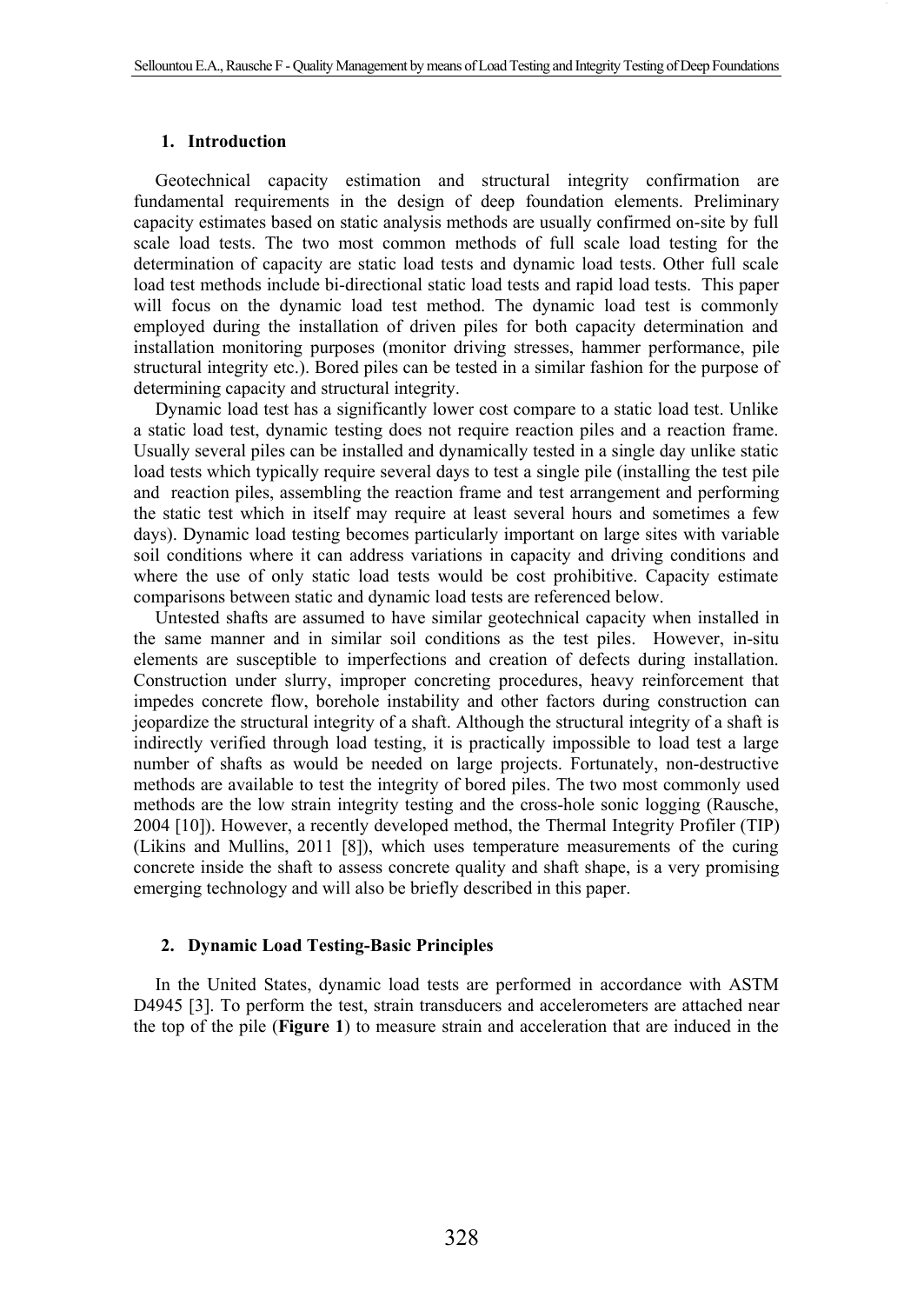pile top under the impact of a hammer. Wireless and smart sensors which transmit their calibration values to the recording Pile Driving Analyzer® (PDA) system, shown in **Figure 2**, are often remotely monitored, allowing the engineer to analyze the data in real time from the office.



**Figure 1: Wireless (left) and wired (right) stain gauges and accelerometers attached at the pile top** 



**Figure 2: PDA with Antenna** 

The principles behind dynamic pile testing are based on one-dimensional wave propagation theory (Rausche et al., 1985 [12]). Under the impact of a hammer a stress wave is induced at the pile top that propagates down the pile at a wave speed (c), until it reaches the tip after which, is reflected back up the pile. The wave speed depends on pile properties only, namely on elastic modulus  $(E)$ , and density  $(\rho)$  of the pile material and is independent of the characteristics of the impact force. The time for the compression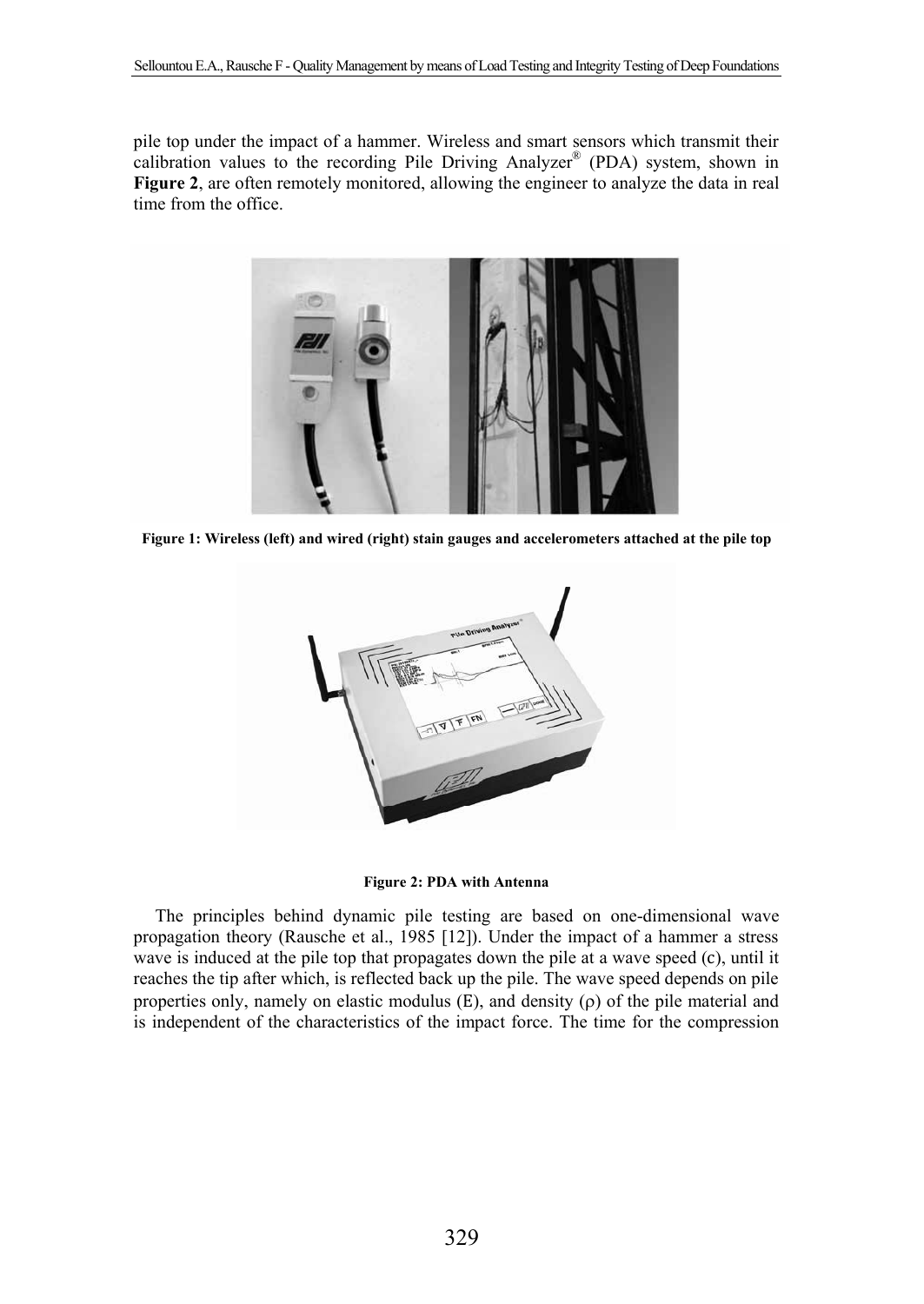stress wave to travel down to the pile tip and be reflected back up to the pile top is  $2L/c$ (L being the length of the pile). The type and magnitude of the wave up reflection depends on the type of resistance encountered at the pile tip. Moreover, soil resistance and pile section changes cause upward stress wave reflections at time prior to 2L/c. The downward and upward traveling waves at any time, t, and at any location, x, along the pile can be analyzed by the total measured particle force and velocity at that location. As mentioned above, strain gauges and accelerometers, attached near the top of the pile, generate electronic signals of strain and acceleration that are converted to force and velocity by, respectively, multiplication with the elastic modulus, E, and cross sectional area, A, and integration over time (Figure 3).

Referring to Timoshenko and Goodier, 1970 [14], if the force in a traveling wave is F, the particle velocity, v, can be expressed as

$$
\mathbf{v} = \frac{\mathbf{c}}{\mathbf{E} \mathbf{A}} \mathbf{F}.
$$
 (1)

This relationship expresses a proportionality between particle velocity and applied force, with the proportionality constant being composed of pile material properties i.e. E. A, and c (defined above). The inverse of the proportionality constant, called pile impedance, Z, is defined as

$$
\mathbf{Z} = \frac{\mathbf{E}\mathbf{A}}{\mathbf{C}}.\tag{2}
$$



**Figure 3: Force-Velocity signals from PDA** 

The pile impedance is a term associated with the resistance that the pile offers to "impede" the change in its velocity. The impedance, Z, has units of force divided by velocity (kN/m/sec) and represents the force that is required to change the pile particle velocity by 1 m/sec.

The total force and velocity measured at any pile location are the result of superposition of the forces and velocities in the upward and downward traveling waves. Based on equations 1 and 2, and remembering that compression force and downward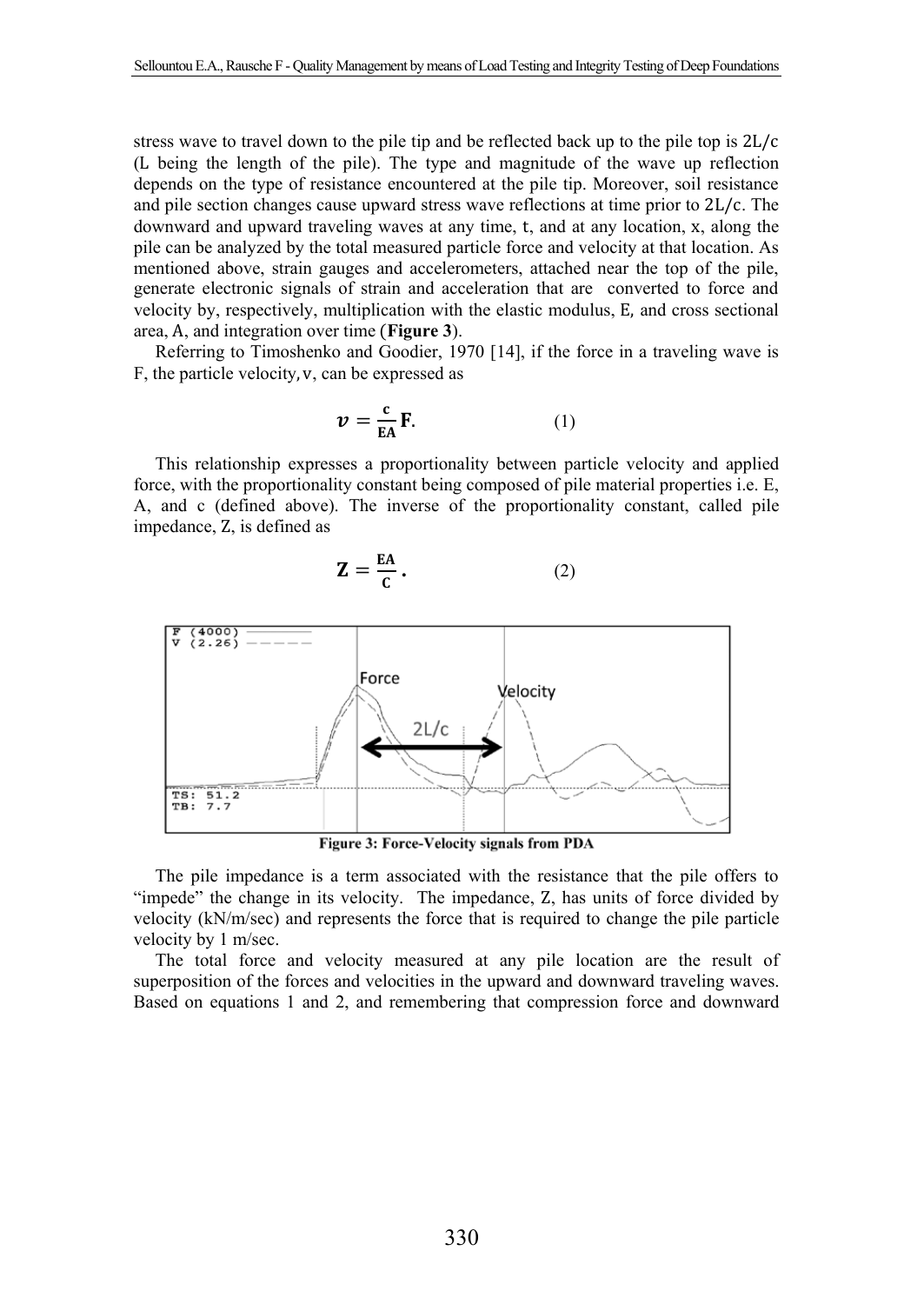particle velocity are positive, a simple system of equations can be solved for the particle force in the upward and downward traveling waves,  $\mathbf{F}_{\uparrow}$  and,  $\mathbf{F}_{\downarrow}$ :

$$
\mathbf{F}_{\downarrow} = \frac{\mathbf{F}_{\mathbf{m}} + \mathbf{Z}\mathbf{v}_{\mathbf{m}}}{2},\tag{3}
$$

$$
\mathbf{F}_{\uparrow} = \frac{\mathbf{F}_{\mathbf{m}} - \mathbf{Z}\mathbf{v}_{\mathbf{m}}}{2} \,. \tag{4}
$$

This means that at any point in time we can calculate the force at wave up and force at wave down at a certain location based on the measured force  $(F_m)$  and measured velocity  $(v_m)$  at that location (in our case near the pile top). For a pile struck by a ram, the combination of all upward traveling waves contains the activated soil resistance and the bottom reflected impact wave. We, therefore, can calculate the total soil resistance (shaft and end-bearing), activated by the impact, as follows:

$$
R_{Total} = R_S + R_B = F_{\downarrow \textcircled{et}_1} + F_{\uparrow \textcircled{et}_2},\tag{5}
$$

 $\bf{or}$ 

$$
R_{\text{Total}} = \frac{F_{m1} + Zv_{m1}}{2} + \frac{F_{m2} - Zv_{m2}}{2}.
$$
 (6)

Time t<sub>1</sub> is often chosen such that the resulting resistance values are a maximum and time t<sub>2</sub> is t<sub>1</sub>+2L/c. The total resistance ( $R_{Total}$ ) is comprised of a dynamic component (R<sub>Dvnamic</sub>) (dependent on the velocity of the penetrating pile) and the displacement dependent static component (R<sub>Static</sub>), which is of ultimate interest to us. Therefore,

$$
\mathbf{R}_{\text{static}} = \mathbf{R}_{\text{Total}} - \mathbf{R}_{\text{Dynamic}} \tag{7}
$$

The dynamic component can be calculated by introducing a viscous damping parameter  $(I_v)$  that associates the dynamic resistance component with the velocity at the pile toe as follows:

$$
\mathbf{R}_{\text{Dynamic}} = \mathbf{J}_v \mathbf{v}_{\text{toe}} \tag{8}
$$

where,

$$
v_{\text{toe}} = \frac{2F_{\downarrow \text{Q}t_1} - R_{\text{Total}}}{Z} = \frac{F_{\downarrow \text{Q}t_1} - F_{\uparrow \text{Q}t_2}}{Z}
$$
(9)

Combining equations 5 through 9, the static resistance can be calculated from the measured particle force and velocity (at the gauges near the top of the piles) as follows:

$$
\mathbf{R}_{static} = (1 - \mathbf{Jc}) \frac{\mathbf{F}_{m1} + 2v_{m1}}{2} + (1 + \mathbf{Jc}) \frac{\mathbf{F}_{m2} - 2v_{m2}}{2}, \tag{10}
$$

where,  $(I_c)$  is the non-dimensional Case damping factor, given by: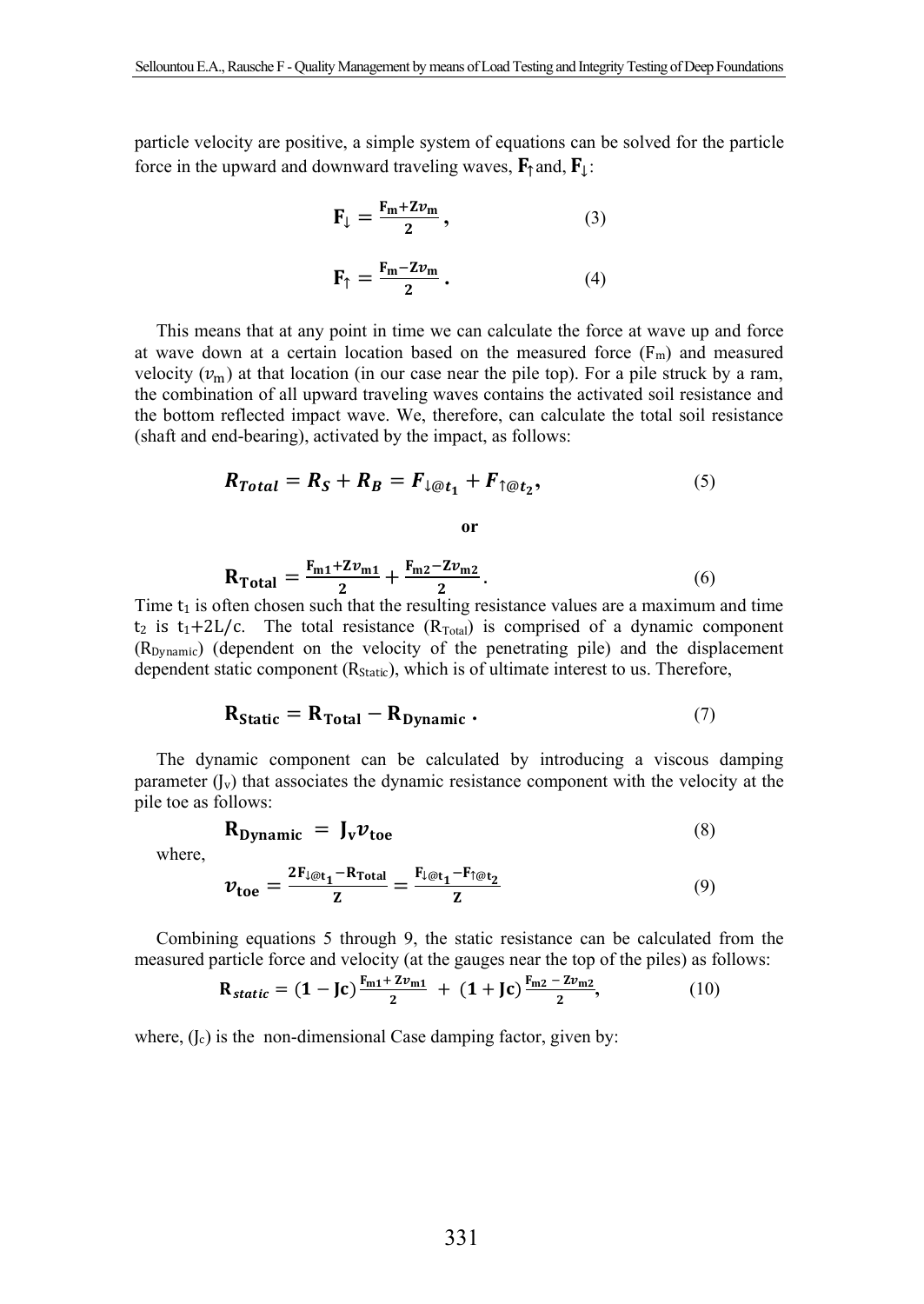$$
\mathbf{J_c} = \frac{\mathbf{J_v}}{\mathbf{z}} \tag{11}
$$

The Case damping factor typically varies with soil grain size from 0.4 to 1.0 for noncohesive to cohesive soils, respectively. Equation 10 is the so-called Case Method for determining static pile capacity from a dynamic test, i.e. a test, which requires the measurement of force (strain) and velocity (acceleration) during the impact of a hammer. The impact from a hammer could be part of the installation process in case of a driven pile, or, in case of cast-in-situ foundation elements, e.g. bored piles, would be provided by a special purpose drop weight, solely for the purpose of dynamically testing the element. The Case Method, as described above, gives a first estimate of static pile capacity. The dynamic measurements of strain and acceleration are then subjected to a more rigorous analysis (Rausche et al., 1985 [12]) to calculate static pile capacity with greater accuracy. The so-called CAPWAP method is a signal matching process (or reverse analysis procedure), in which the measured input and an assumed soil model is used to obtain a calculated response that matches the measured input. Soil model parameters are adjusted until a good agreement between measured and calculated signals is obtained. More specifically, CAPWAP assumes that the soil reaction consists of elasto-plastic and viscous components which means assigning three unknowns at each discrete point of the soil model i.e. the ultimate static resistance, the quake of the soil (elastic soil deformation) and the damping constant. The CAPWAP analysis is completed when these three unknowns are determined for each point along the shaft and the toe of the pile.

Dynamic measurements and analyses, i.e., the dynamic load test, of deep foundations as described above not only provides information on soil resistance, but also on dynamic compressive and tensile stresses in the pile during driving, hammer performance and pile integrity or damage. During pile testing, stresses are monitored by the PDA to prevent damage. Obviously, the pile top compressive stresses are simply determined from the strain measurements. However, maximum tension stresses, occurring below sensor location, and pile toe compression stresses have to be calculated and closed form solutions exist for that purpose. In addition, CAPWAP signal matching can be used for both uniform and non-uniform piles to assess stresses for any point along the pile.

While stress monitoring helps prevent pile damage of driven piles, damage or defect assessment can be done by the so-called  $\beta$ -Method. The quantity,  $\beta$ , is the ratio of damaged to undamaged cross section and can be evaluated, given an impedance reduction caused tensile reflection, normalized by the downward traveling impact wave, α (Rausche and Goble, 1979 [11]).

$$
\beta = \frac{1+\alpha}{1-\alpha} \tag{12}
$$

The PDA formula is somewhat more elaborate and considers the effects of soil resistance above the damage location which reduces the intensity of the impact wave.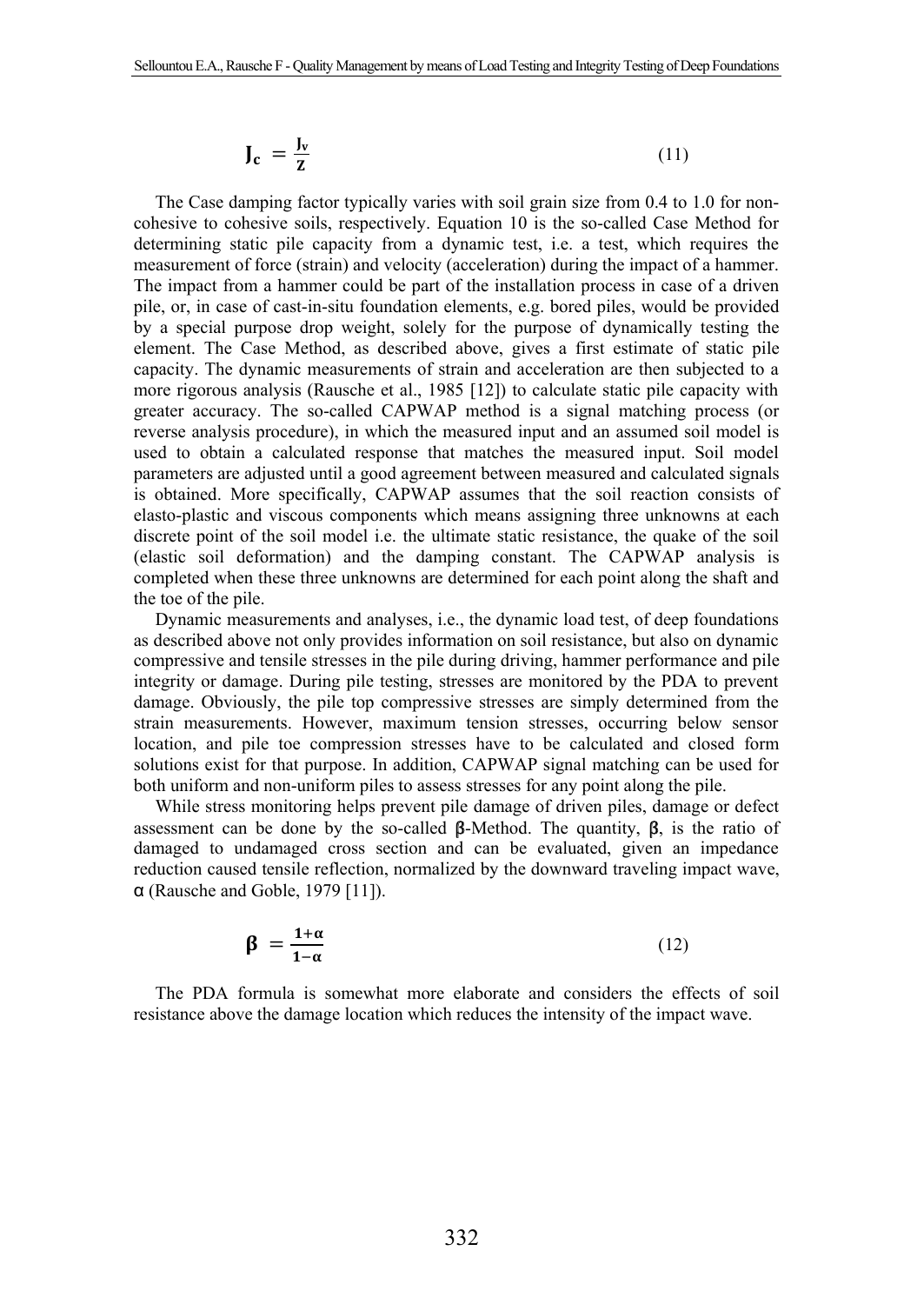Hammer performance, finally, is most easily done by calculating the energy transferred from the hammer to the pile. This involves an integration of the product of force and velocity over time. The maximum value of the resulting curve is often referred to as ENTHRU in the literature; divided by the rated hammer energy yields the so-called transfer ratio, transfer efficiency or global efficiency. Statistical evaluations of the transfer ratios for different hammer and pile combinations have been published (Rausche and Klesney, 2007 [13]).

#### **3. Dynamic Load Testing-Driven Piles**

Dynamic measurements and analyses are indispensable tools, today routinely employed during pile driving operations for the monitoring and testing of driven piles. The PDA, field instrumentation system (**Figure 1** and **Figure 2**) and CAPWAP software (**Figure 4** shows a typical result page) from Pile Dynamics, Inc. are used every year on thousands of construction sites worldwide for data collection and data interpretation.



**Figure 4: CAPWAP Software Screen Shot**

Dynamic pile testing provides capacity estimates to a large percentage of piles both during the load test program as well as during actual construction. Multiple piles can be installed and economically tested within a single day. Capacity determination of an adequate number of piles is particularly important when piles are installed on large sites with variable soil conditions. Dynamic testing allows evaluation of potential variations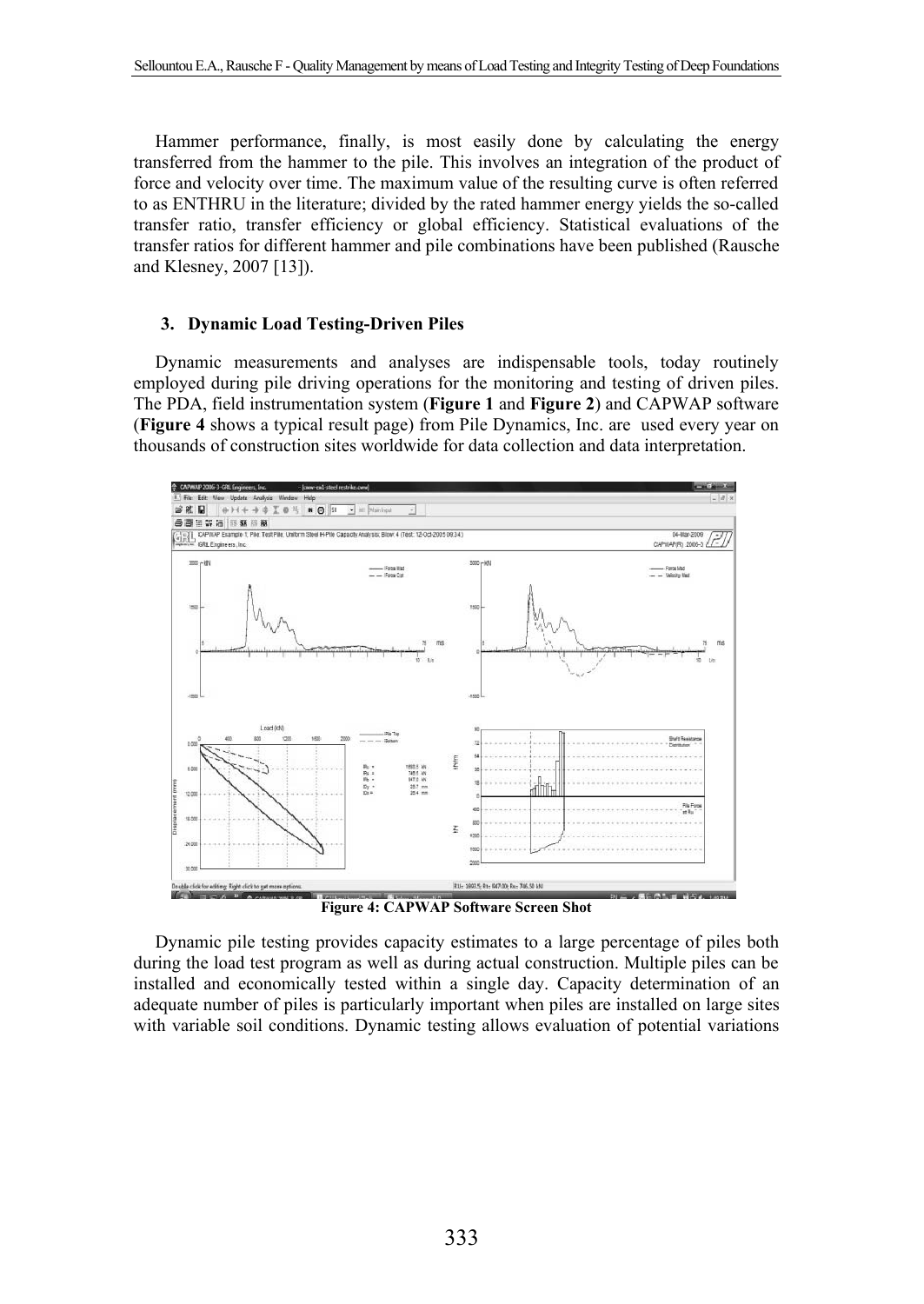of capacity and driving conditions across large construction sites, where performing sufficiently many static load tests would be cost prohibitive. Dynamic testing is also very effective in achieving an optimal foundation where modern design and construction codes allow for reduced overall factors of safety as a function of the number of tests performed. For example, the Load and Resistance Factor Design approaches of the EC 7 in Europe or AASHTO in the United States specify more economical partial safety factors or resistance factors as a function of the number of dynamic tests performed.

Apart from capacity determination dynamic pile installation monitoring provides information about hammer performance and driving system efficiency, In general, compressive and tensile stresses induced during driving have to be kept below an acceptable limit to avoid cracking and/or otherwise damaging the pile. In the United States, the highway authorities, for example, allow steel compressive stresses to reach 90% of yield, while concrete compressive stresses are limited to 85% of concrete compressive strength minus prestress. The tensile stresses in regularly reinforced piles should be kept to below 70% of the yield strength of the reinforcement. Tension in prestressed piles can be taken to the prestress level plus 50% of the concrete tensile strength.

Poor hammer-to-pile alignment can induce excessive eccentricity and therefore high bending stresses that could be detrimental to the pile integrity. An underperforming hammer may be unable to drive the pile in the required penetration, or can result in unacceptable driving times and overstressing of the pile. Moreover, differences in the transferred energy between the production piles and the test piles will alter the driving criterion. A PDA is capable of monitoring these effects, blow by blow during driving, as well as asses pile damage if that occurs during driving.

Dynamic pile testing during driving mainly focuses on the determination of driving stresses, pile performance and pile integrity. The capacity determination from EOID (end-of-initial-driving) provides a short-term pile capacity estimate, which very often (depending on the soil conditions) is lower than the long-term pile capacity. More specifically, piles driven into cohesive soils induce an increase in the pore water pressures in the surrounding soil during driving that only slowly dissipate with time. As the excess pore water pressures dissipate the pile capacity increases. This phenomenon is commonly referred to as soil "setup". For that reason restrike tests are performed for the determination of long-term pile capacity after an adequate waiting period from the time of installation. For comparisons of static with dynamic load test results, the waiting period for the restrike test should be similar to that for a static load test and, ideally, shortly after the static test has been performed. It should be mentioned that the drilling process of cast-in-situ piles also affects the strength of the pile-soil interface material and requires sufficient waiting times before testing will take place. Of course, the concrete also has to be gaining enough strength before a dynamic (or static) load can be safely applied.

Many researchers and practitioners have published correlations of long-term capacity estimates as determined by static load tests and restrike dynamic tests for a variety of soil conditions and pile types. These studies show the dynamic restrike tests to be very reliable in determining long-term static pile capacity and that CAPWAP results and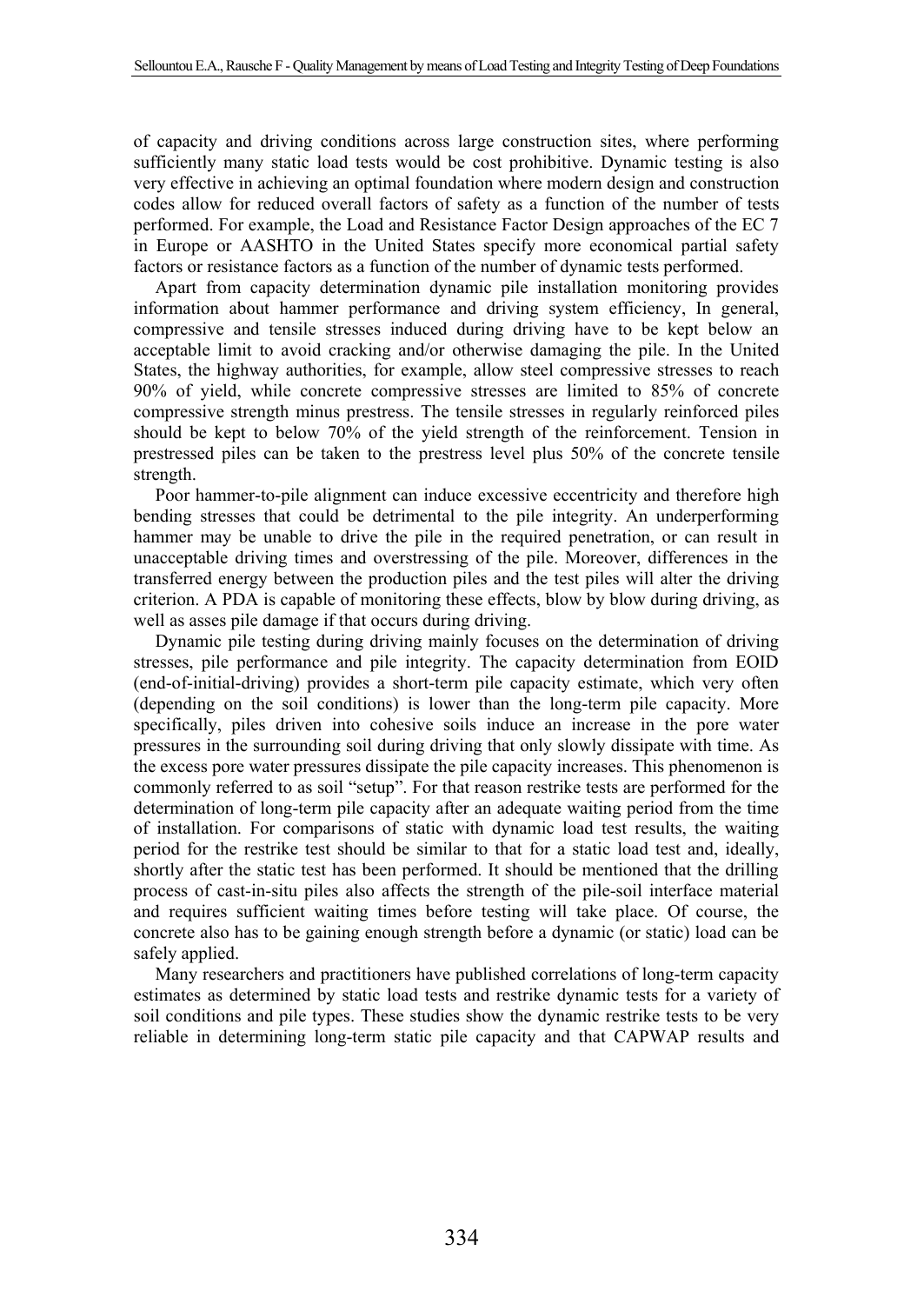static load tests results are in excellent agreement if waiting times for the two test types are comparable. A recent compilation of a large database of driven and bored piles has been presented by Likins and Rausche, 2004 [9]. In this paper two previous major studies (performed in 1980 and in 1996) and studies individually reported in six Stress Wave conferences are all compiled in a single document, resulting in the analysis of 303 cases. Statistical analysis of the combined database showed the average CAPWAP/(Static Load Test) ratio to be 0.98 with a coefficient of variation of 0.169. Since the average CAPWAP to Static Load Test ratio is less than unity, and the often used Davisson evaluation of static load tests is less than other commonly used failure criteria, CAPWAP is, on the average, conservative.

### **4. Dynamic Load Testing-Bored Piles**

As mentioned, dynamic load testing is also routinely used for the capacity determination of cast-in-situ elements. Again, the PDA system and CAPWAP software are one of the most common systems to be utilized worldwide for that purpose. A main difference between driven pile testing and bored pile testing is that the former is usually tested by using a pile driving hammer (diesel, hydraulic, air-steam etc.), whereas the latter is tested by means of large drop hammers with only a few, well controlled impacts for better stress and energy control.

Typically, three to five hammer impacts are performed for a successful dynamic load test on a bored pile. Recommendations on ram weight, drop height (stroke) and cushions are given by Hussein et al., 1996 [7]. Typically a ram weight of 1% to 2% of the required capacity is utilized. The drop height and therefore the applied energy is increased from blow to blow until an adequate set (permanent displacement) for the mobilization of the capacity is reached, without the stresses exceeding the allowable limits. Around the world many different types and weights of drop hammers have been specifically developed for dynamic pile testing. Their ram weights and maximum drop heights vary between 2 to 80 tons and 1.5 to 3 m, respectively. They are dropped either by mechanical or hydraulic free release devices or simply by brake release of the crane winch. Guiding of the drop weight may be done by external frames (preferable for larger weights) or by center guiding rods which are fixed to a plate on top of the pile. **Figure 5** shows a picture of the APPLE drop hammer by GRL Engineers, Inc., used in United States, whose drop weights can range from 1 to 40 tons and which feature an external guiding frame with hydraulic ram release.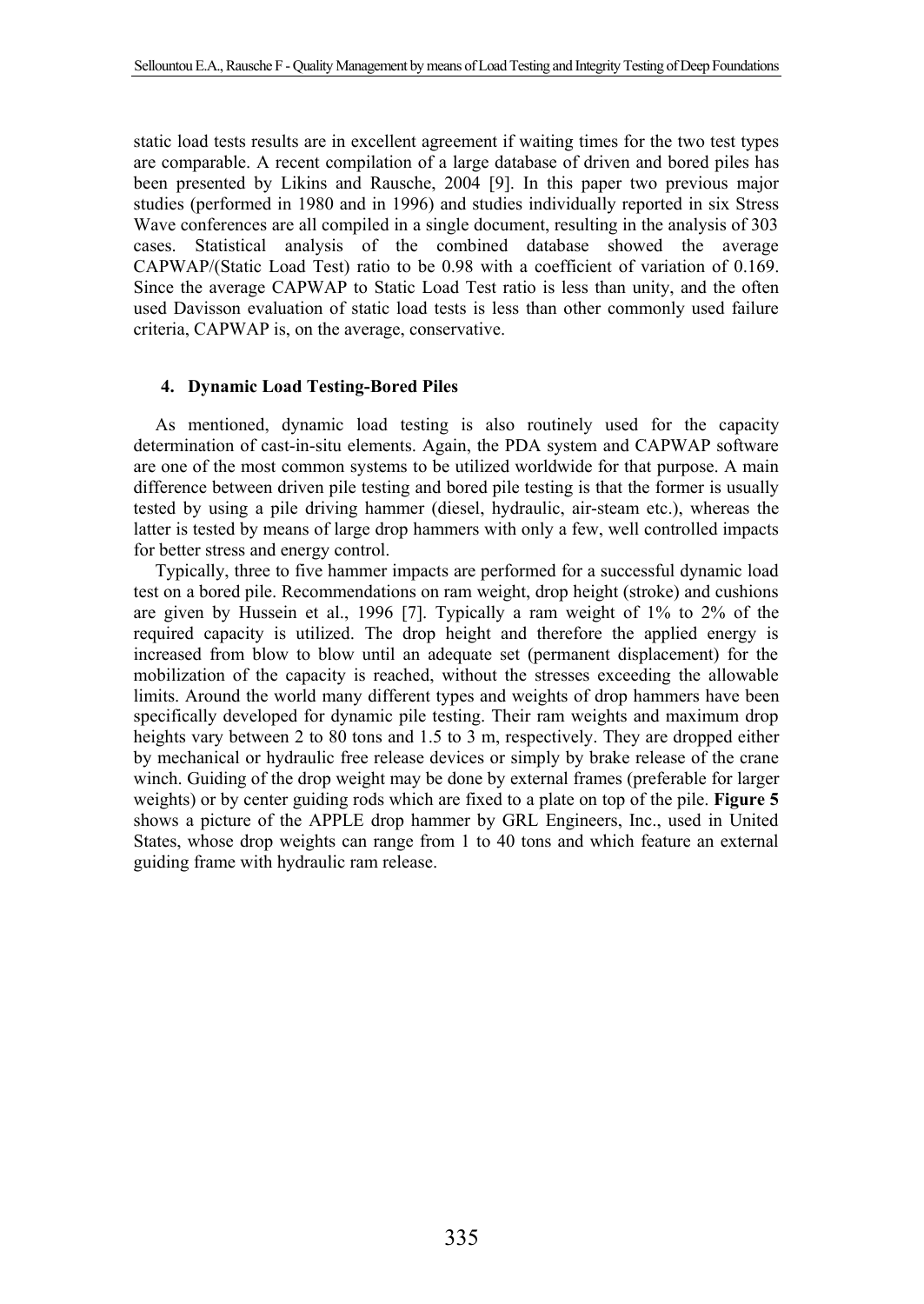

**Figure 5: Apple Drop Hammer** 

An interesting application, out of the numerous applications worldwide, of dynamic testing of drilled shafts, is the Lee Roy Selmon Crosstown Expressway in West-Central Florida, described by Hussein et al. , 2008 [6]. The dramatic failure of one of the drilled shafts during the construction of the aforementioned expressway in Florida in 2004, which resulted in structural collapse of two bridge spans, severely shook confidence and mandated a thorough investigation of the entire project. Twelve completed bridge piers were dynamically tested with a very large scale testing configuration as can be seen in **Figure 6**. The forensic foundation study resulted in remediation action of 154 out of the 218 pier shafts (Anderson and McGillivray, 2006 [2]). Additional drilled shafts and micro-piles were added at several pier locations. About two years after the dramatic failure incident and after all remediation work was completed the project opened to the public without any incident since then.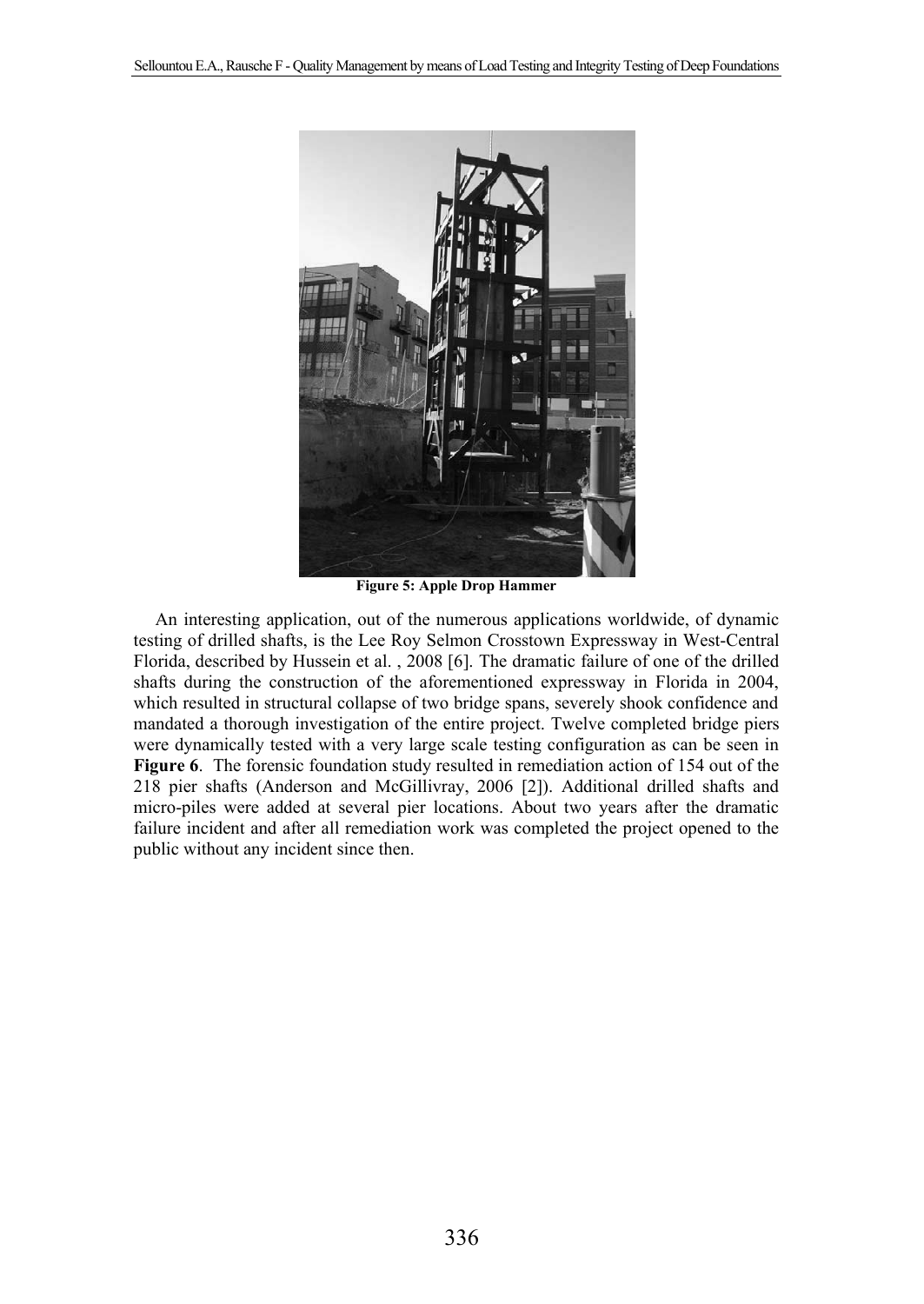

**Figure 6: Hammer on Pier, Lee Roy Selmon Crosstown Expressway** 

## **5. Integrity Testing of Bored Piles**

Cast-in-situ deep foundation elements are particularly susceptible to structural defects and imperfections. They are not easily inspected, usually are designed to carry large loads, and often have little or no redundancy. In other words, often single piles are used to support columns with high loads. Confirming the structural integrity of bored piles is, therefore, of utmost importance. While dynamic tests can be used to verify structural integrity of bored piles as described above, untested shafts are assumed to have a geotechnical capacity similar to the tested ones if they are of the same size, are installed in the same soil conditions and with the same construction procedures. However, this assumption is not valid for structurally defective shafts. It is therefore important to confirm the structural integrity of bored piles. Several NDT methods have been developed and successfully utilized for the evaluation of the structural integrity of deep foundations. The most commonly used methods are Crosshole Sonic Logging and the Low Strain Integrity Testing. A recently developed and very promising technology is the Thermal Integrity Profiler.

In the United States, Crosshole Sonic Logging (CSL) is performed in accordance with ASTM D6760 [5]. In Europe, other standards exist, e.g. AFNOR, 2000 [1]. To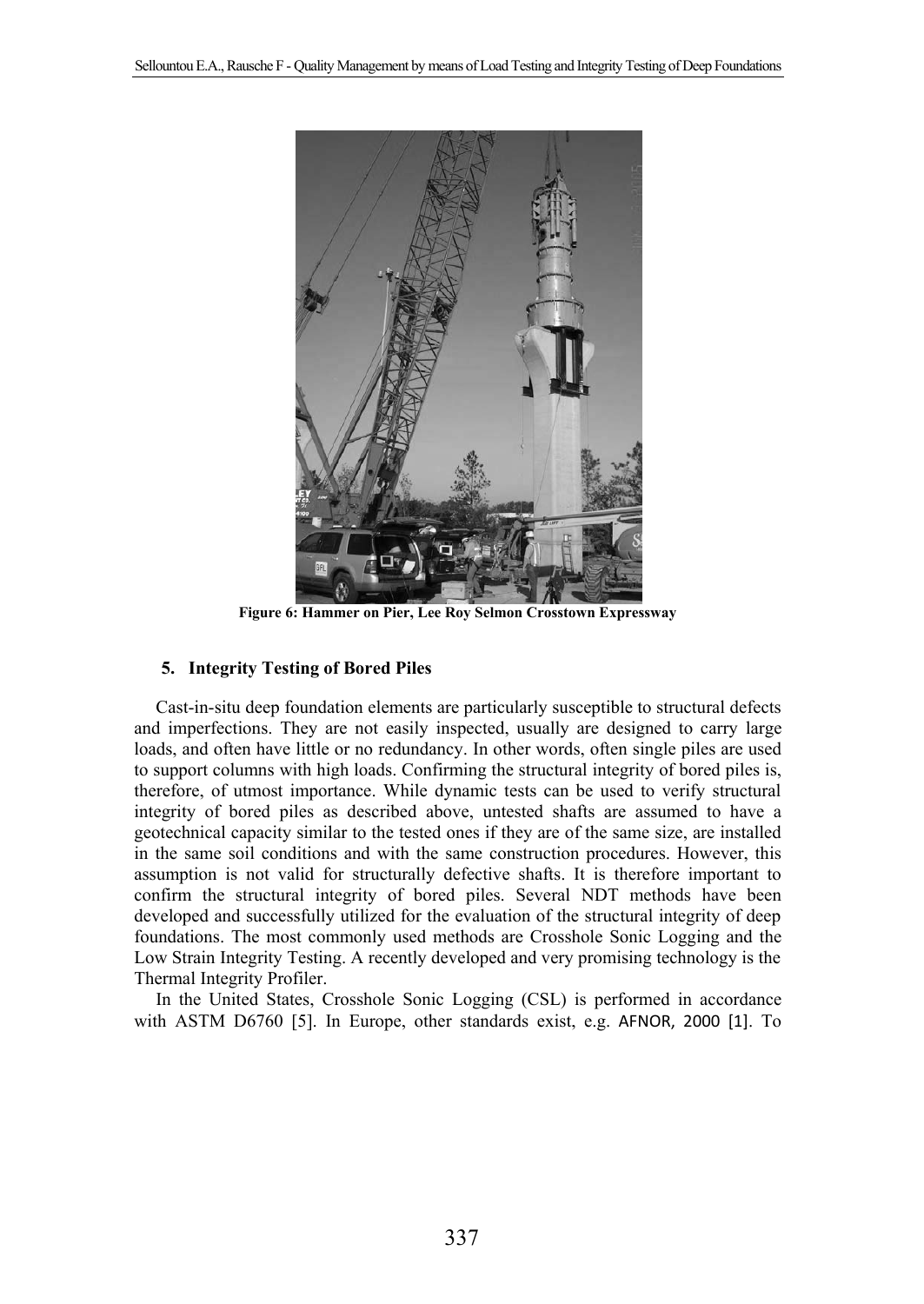execute this test, access tubes made of PVC or steel, having internal diameters of typically 50 mm are attached to the reinforcing cage prior to concreting. Several days after casting, the CSL test is performed by lowering in parallel tubes an ultrasonic pulse transmitter and a receiver probe, respectively. Based on the signal's first arrival time (FAT) at the receiver tube and on the energy of the received signal, defects in the concrete located in the paths of the wave pulses can be detected. Both FAT and signal energy can be automatically determined; tube distance divided by FAT yields a measure of concrete quality. **Figure 7** shows a typical record of one scan in the form of a socalled water fall diagram and the derived wave speed and signal energy curves. In the example, a loss of the signal near the bottom is attributed to a so-call soft toe condition.



**Figure 7: CSL Test Results revealing a soft toe situation (Water Fall Diagram, FAT and Energy Curves)** 

Because of this finding, a core hole was drilled in the shaft and with a video camera the photo shown in **Figure 8** was taken. It clearly shows the defective condition at the pile bottom.



**Figure 8: Defect seen from a core hole**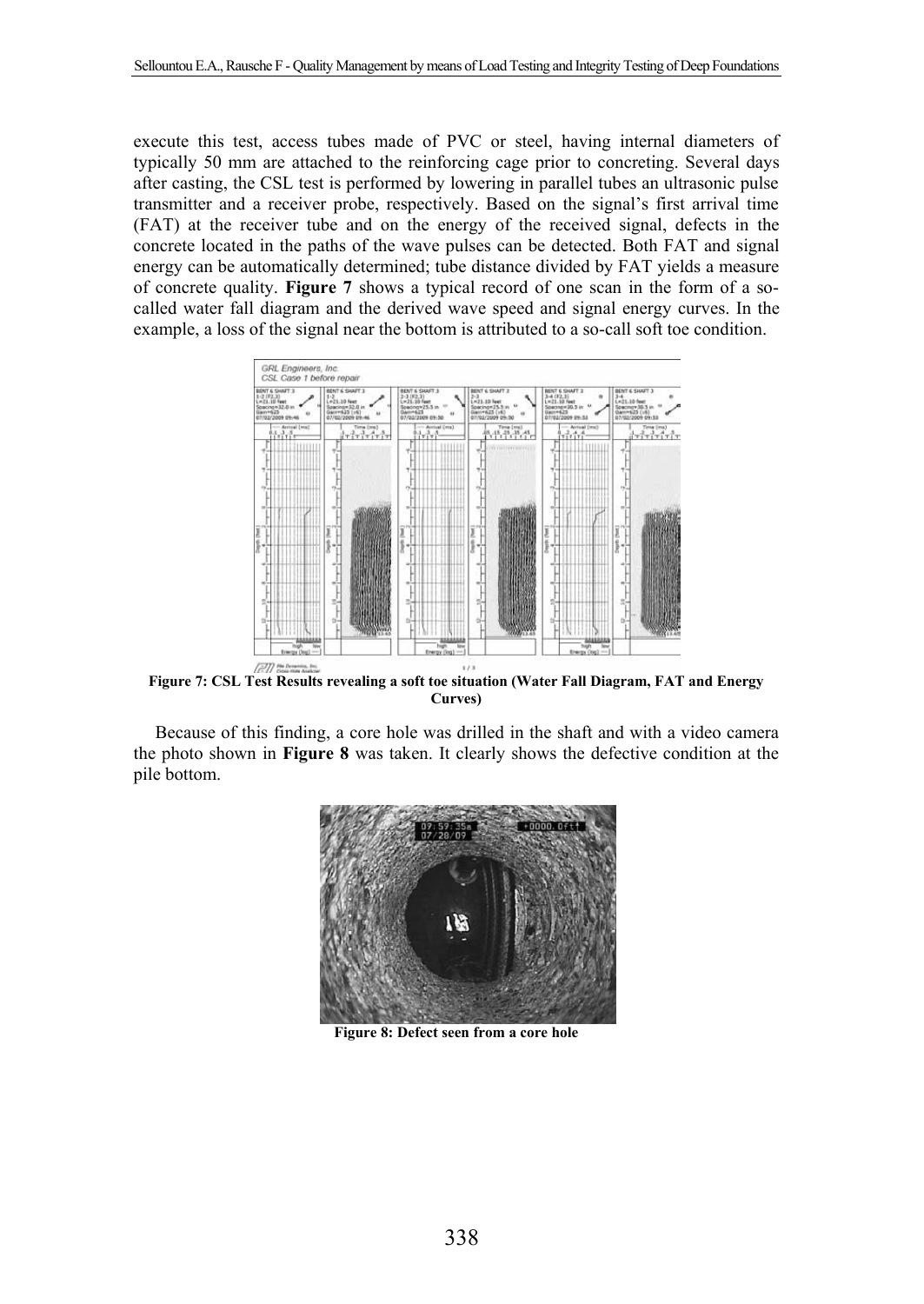Using a mathematical procedure called tomography the wave speeds measured between all available combinations of tubes can be further analyzed to yield two- and three-dimensional images. For a shaft installed with planned defects for research purposes in the yard of Pile Dynamics, **Figure 9** shows both a vertical section and a 3-D result. The blue color represents unacceptably low wave speeds.



**Figure 9: Tomography display of CSL records showing defects** 

Obviously, the test provides clear results for even very great depths (CSL has no depth limitations). However, it only indicates concrete quality variations which are located between inspections tubes. Thus, while the CSL method yields generally very clear and detailed results about the concrete quality between the transmitter and receiver probes, it does not provide any information about the concrete outside of the reinforcement cage and, therefore, cannot be used to assess the size or quality of the concrete cover. Another limitation of CSL testing is that the access tubes have to be preplanned. So if during construction a shaft is considered potentially defective it cannot be tested with CSL if access tubes were not installed during reinforcement cage placement. The latter limitation of CSL is overcome by another commonly used NDT method, the so-called Low Strain Integrity Testing or Pulse Echo Test (ASTM D5882 [4]). Unlike CSL test, Low Strain Integrity Testing does not need any pre-planning in order to be utilized for pile integrity evaluation. Therefore, is particularly helpful in cases where integrity testing of finished shafts is required but CSL access tubes have not been preinstalled. The Low Strain Integrity testing or Pulse Echo Test, incorporated in the PIT equipment, requires that a light hand-held hammer tap is applied to the pile top. The impact creates a compressive stress wave of low intensity. An accelerometer is temporarily attached to the pile top to measure the pile top motion due to impact and reflection waves. **Figure 10** shows a test being conducted with a wireless accelerometer and a very small receiving, PIT-X, unit which displays and stores the received signals.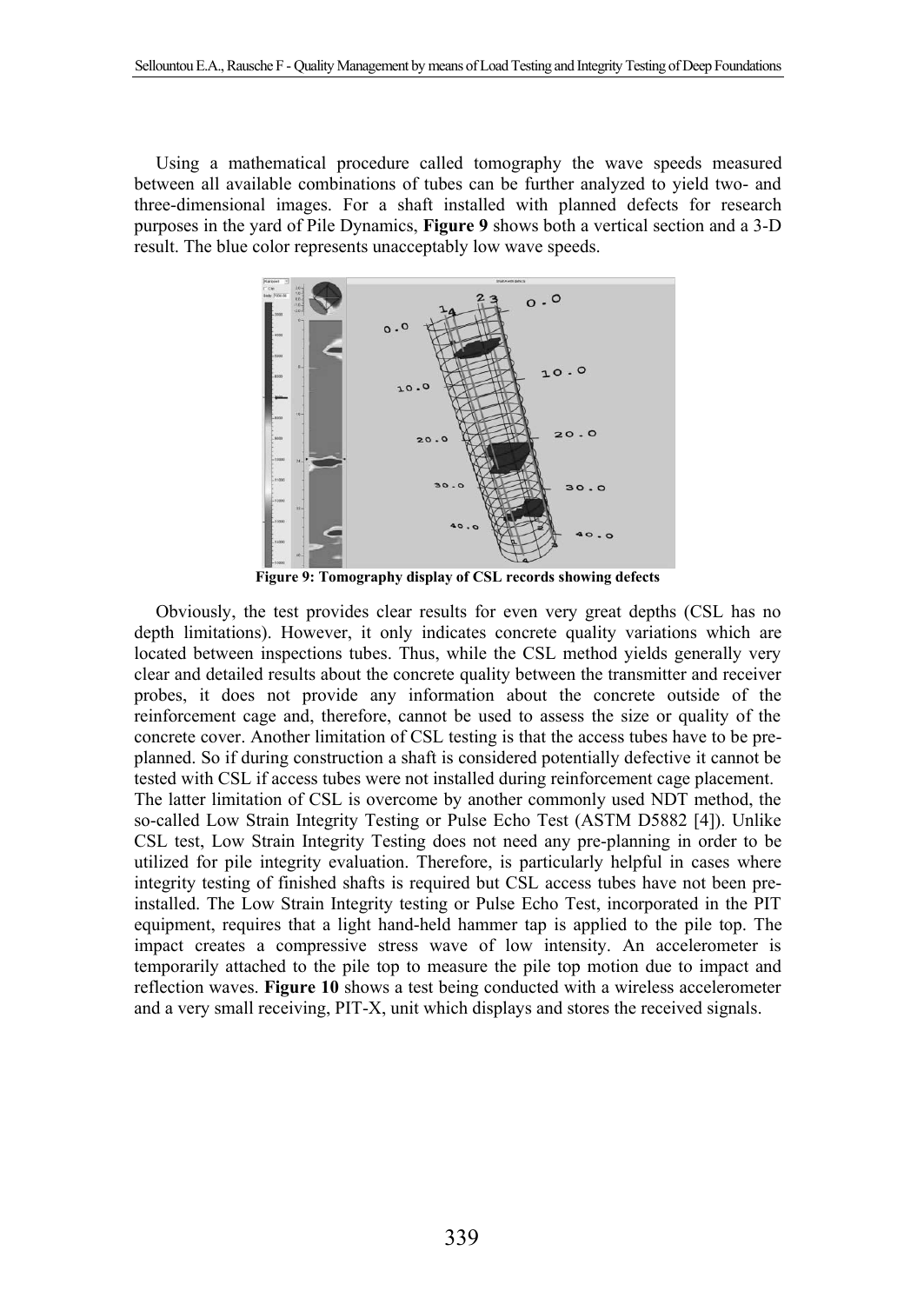

**Figure 10: PIT Testing Configuration** 

The low strains generated by the light hammer impact and the associated low displacements generated by the traveling wave cause only a minimal resistance reaction in the soil and it is for that reason possible to receive at the pile top reflections from the pile toe when the soil embedded pile length is up to about 45 times the diameter of the pile. In very competent soils it may only be possible to see a toe reflection from a depth of 20 diameters. Apart from the length limitation, this method is very quick and relatively inexpensive and can be applied to any concrete pile (maybe also timber piles of limited length) since it does not require any preparations (such as inspection tubes). Often all piles in a project are tested by this method due to its cost effectiveness. **Figure 11** shows the velocity vs. time records of two piles, the first having no defect and the second one with a clear reflection prior to the toe signal which indicates that there was an impedance reduction.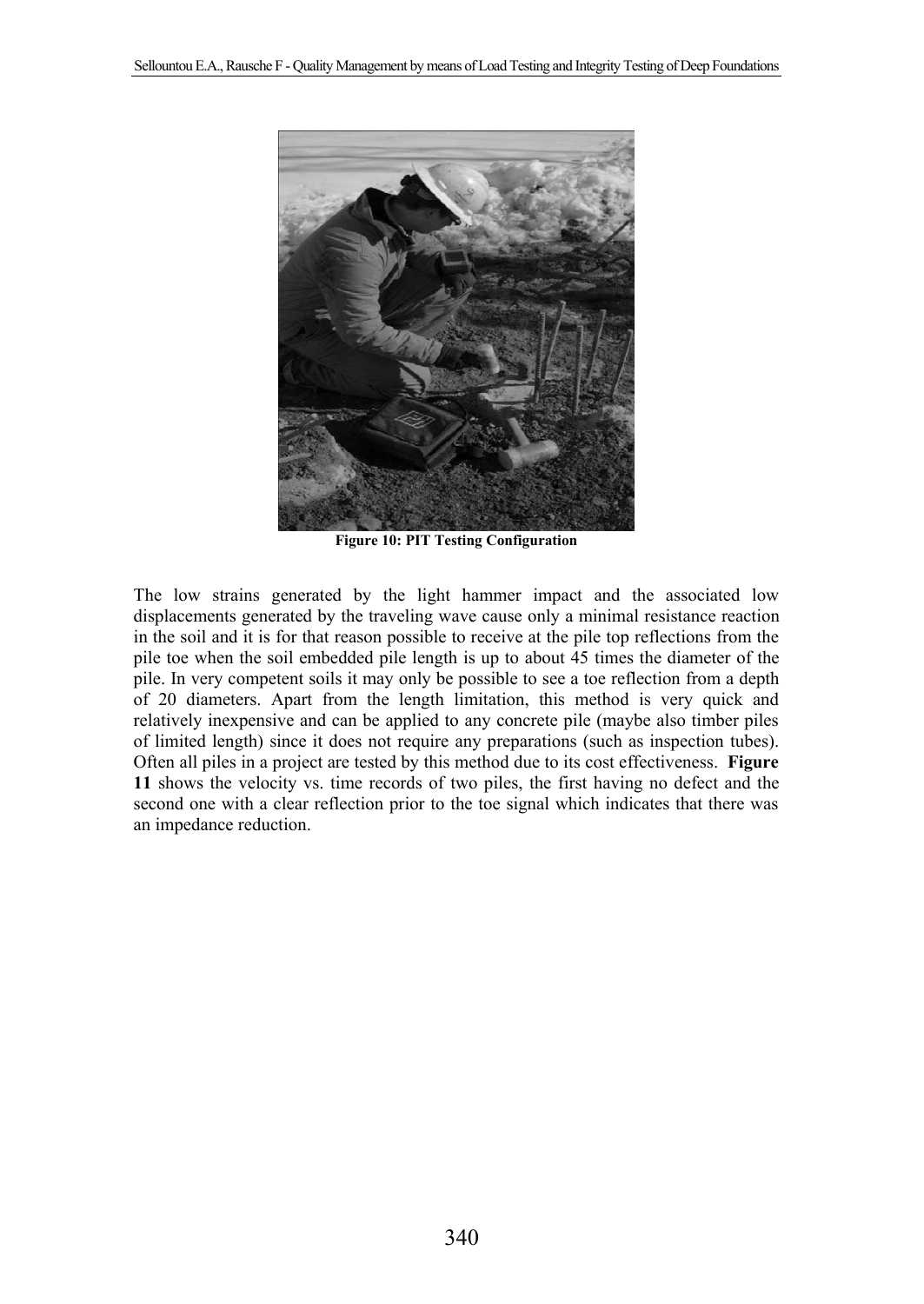

**Figure 11: PIT testing Output** 

A new and very promising NDT method for pile integrity evaluation is the Thermal Integrity Profiler (TIP). TIP, a rapidly emerging technology, presents many advantages over the current-state-of-practice methods i.e. CSL and PIT described above. More specifically, TIP does not present length limitations, it can evaluate pile integrity within few hours of shaft construction, it offers 100% testing coverage of the pile cross sectional area (including the area outside the cage), and it provides extra information e.g. cage misalignment and therefore concrete cover. The theoretical soundness of the method and the ease in performing the test and interpreting the results makes it attractive and increasingly popular within the engineering community. The TIP approach is based on concrete temperature measurements during hydration of the concrete, i.e., within a short time period after the concrete has been poured. The basic principle behind TIP is that a perfect, uniform concrete cylinder with a reinforcing cage placed symmetrically within the cylinder will provide uniform temperature profiles with depth, in locations equidistant from the center of the cylinder. The presence of defects or cage misalignments will alter the temperature signatures. Defects and misalignment can be quantified based on the temperature profiles and concrete volumes information. Temperatures can either be measured with infrared probes in inspection tubes, the same that also could be used for CSL testing. Alternatively, Thermal Wire<sup>®</sup> brand cables could be installed along the reinforcement cage and they can continuously monitor the concrete temperature. A simple evaluation procedure can produce a 3-dimensional image of the pile, given the installed volume of the concrete. **Figure 12** shows both the derived profile of the shaft (including the location of the reinforcement cage) and the temperature vs. depth of a 2.13m diameter shaft, instrumented with six (6) Thermal Wire cables. A photo of the actual shaft after excavation is also shown in the same figure.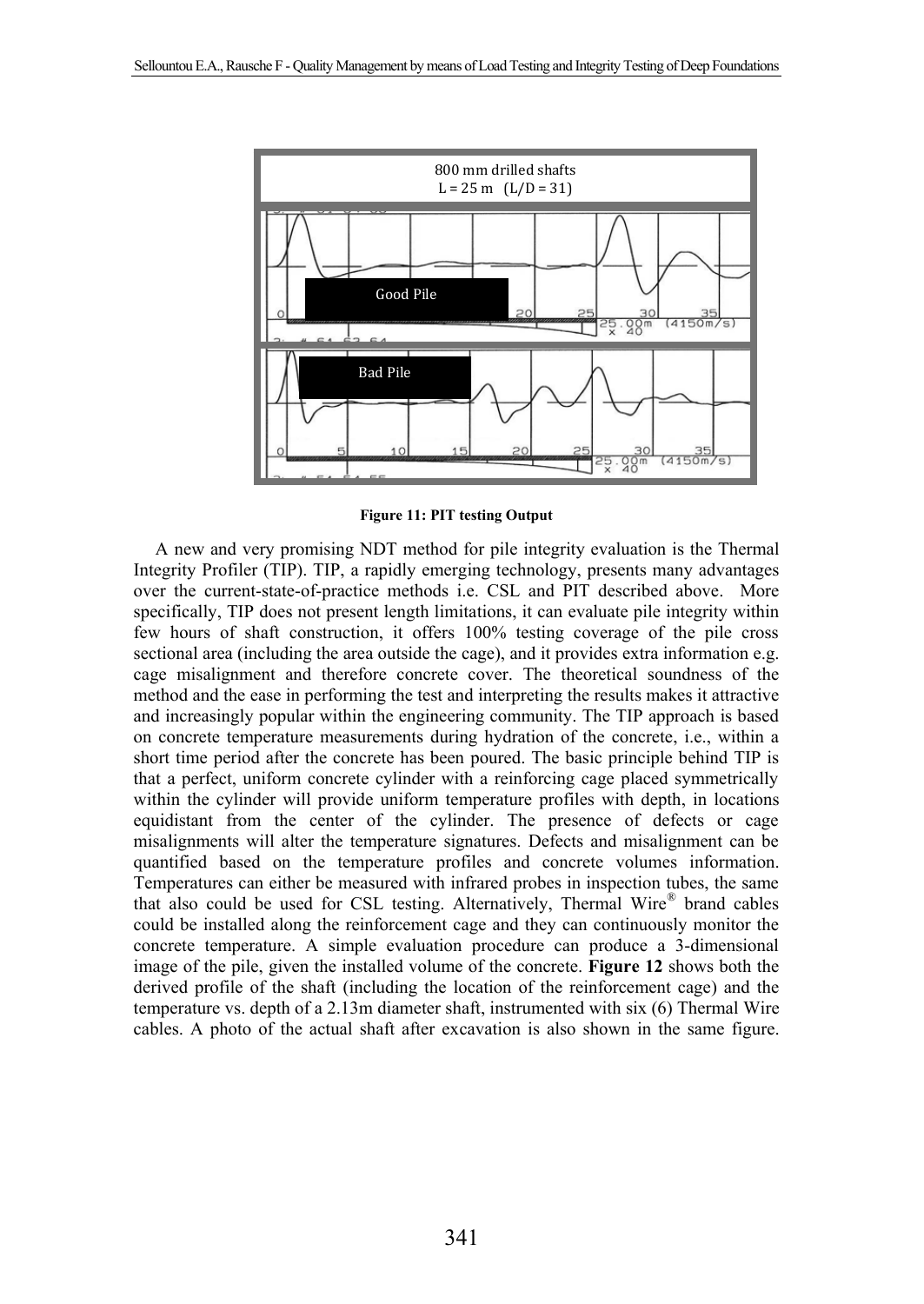This result shows rather clearly that the higher temperatures near the top and thus the depiction of the bulge have their origin in the actual pile shaft geometry which also includes an eccentricity of the reinforcement cage.



**Figure 12: Profile as derived by TIP including location of the reinforcement cage (top left), temperature vs. depth profiles as measured by Thermal Wire cables (top right), and a photo of the actual shaft (bottom).**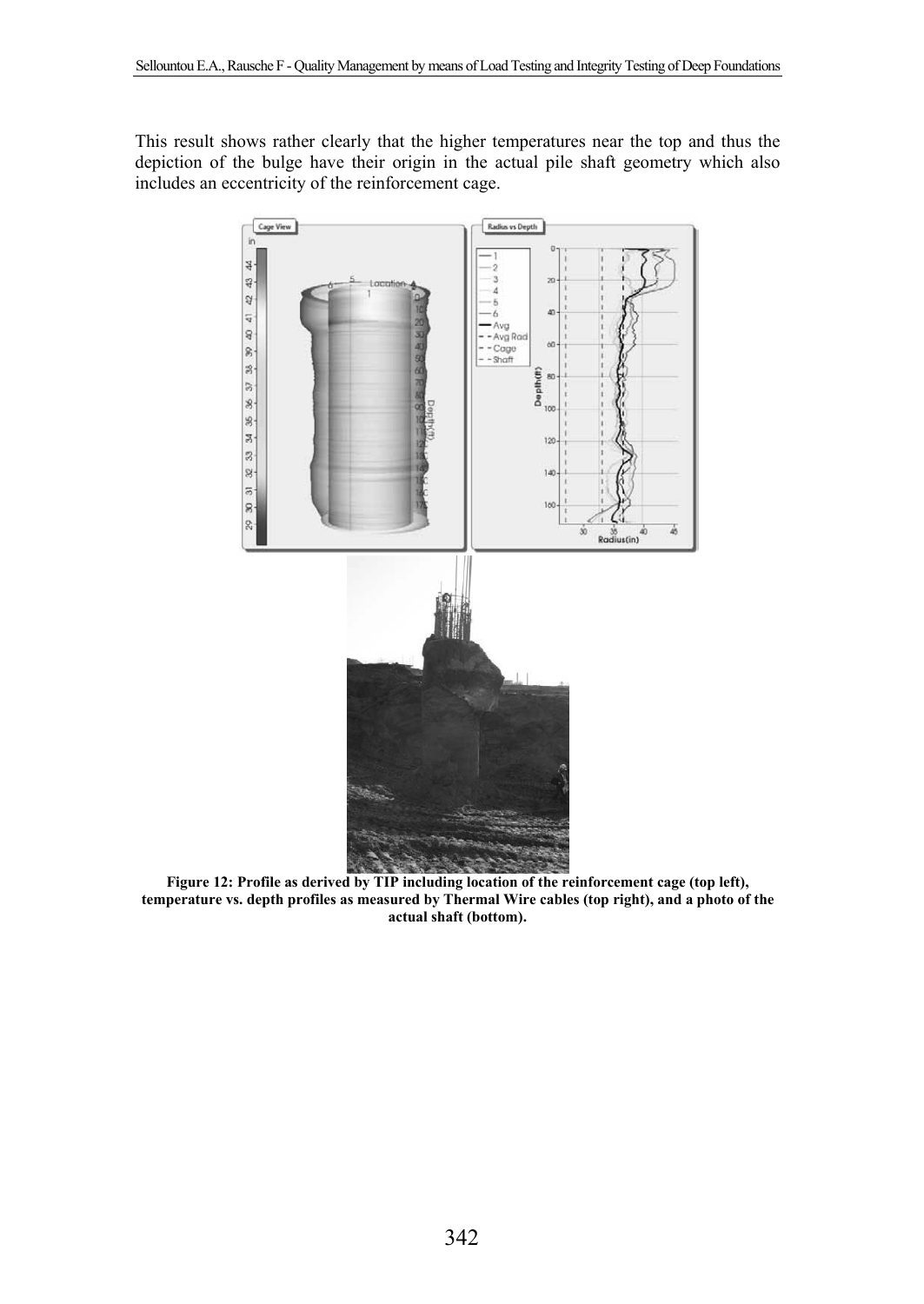## **6. Summary**

This paper described a number of methods, which with the exception of the Thermal Method are based on measurements of stress wave propagation. The most important one, the high strain test (dynamic test), is useful for both the monitoring of driven piles during installation and dynamic load testing of driven and bored piles. Monitoring the pile installation by measuring pile top force and velocity with a PDA is a construction control procedure; it helps to avoid pile damage by maintaining safe driving stresses and, should damage happen anyhow, does not only detect it, but does also quantity its magnitude. Dynamic monitoring also provides information about the Static Resistance to Driving (SRD). While for certain soils the SRD at the end of installation is identical to the long term pile capacity, in soils which are sensitive to dynamic loading, a restrike is necessary to perform a meaningful Dynamic Load Test. Evaluated by CAPWAP both long term soil resistance and its distribution along the pile and a simulated load-set curve are obtained. Primarily for drilled shafts but also for other concrete piles, assessment of the structural integrity of the shaft is part of a complete Quality Assurance program. Two traditional methods, Cross Hole Sonic Logging and Pulse Echo have now been joined by the Thermal Integrity Profiler. While all methods have benefits and limitations, TIP is a promising new technology which overcomes many shortcomings of the more traditional methods.

## **REFERENCES**

- 1. AFNOR, -*XP P94-152 Sols: reconnaissance et essais Auscultation d'un élément de fondation – Partie 1: méthode par transparence*-, Association Française de Normalisation, 2000, France (in French)
- 2. Anderson, S. and McGillivray, R. -*Under the Crosstown: Remediating the Drilled Shaft Foundations for Tampa, Florida's Lee Roy Selmon Crosstown Expressway*- Foundation Drilling Magazine, June/July 2006, pages 10–14.
- 3. ASTM D4945, -*Standard Test Method for high-strain dynamic testing of deep foundations*- American Society for Testing and Materials, Philadelphia, PA, Construction Vol. 4:08
- 4. ASTM D5882, -*Standard Test Method for low-strain impact integrity testing of deep foundations*- American Society for Testing and Materials, Philadelphia, PA, Construction Vol. 4:08
- 5. ASTM D6760, -*Standard Test Method for integrity testing of concrete deep foundations by ultrasonic crosshole testing*- American Society for Testing and Materials, Philadelphia, PA, Construction Vol. 4:08